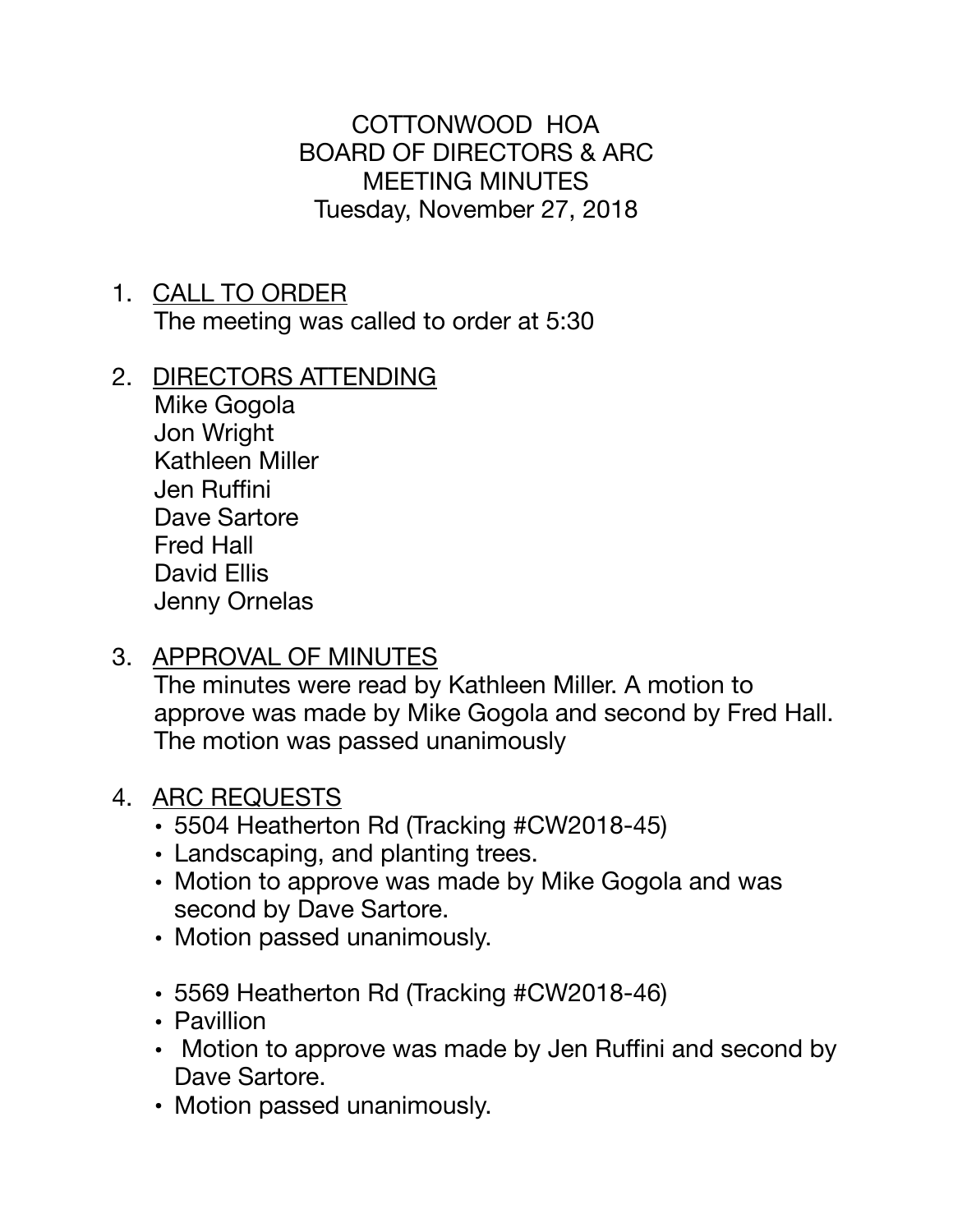- 5464 Heatherton Rd (Tracking #CW 2018-47) 24-24 Garage
- The garage was not approve because of the size.
- 9128 Iron Gate Blvd (Tracking #CW 2018-48)
- Pool installation
- Motion to approve was made by David Ellis and second by Jon Wright.
- Motion passed unanimously.
- 5688 Heatherton Rd (Tracking #CW 2018-49)
- Shed 12-20, landscaping, patio.
- Motion to approve was made by Dave Sartore. Second by Jon Wright.
- Motion passed unanimously.
- 6137 Brighton Lane (Tracking #CW 2018-50)
- Pool installation, screened back porch, gutters, removal of trees.
- Motion to approve was made by Dave Sartore, second by Fred Hall
- Motion passed unanimously.
- 5704 Heatherton Rd (Tracking #CW 2018-51)
- Shed. 12-20
- Motion to approve was made by David Ellis and second by Kathleen Miller.
- Motion passed unanimously.
- 5488 Heatherton Rd (Tracking #CW 2018-52)
- Installation of a French Drain.
- Motion to approve was made by Jen Ruffini and second by David Ellis.
- Motion passed unanimously.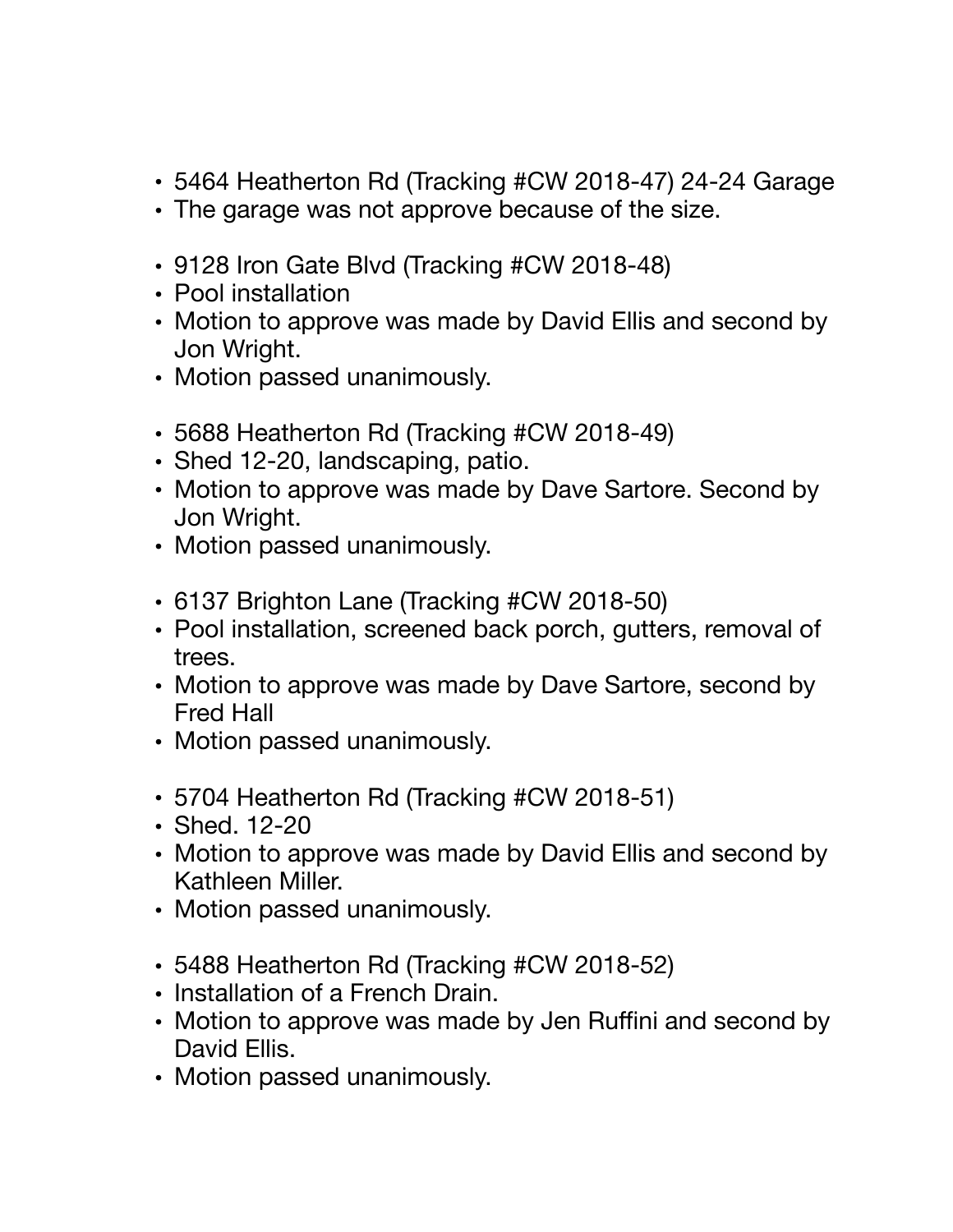- 6114 Brighton Lane (Tracking #CW 2018-53)
- Shed with porch 12-22.
- Motion to approve was made by David Ellis and second by Jon Wright.
- Motion passed unanimously.

## 5. NEW BUSINESS

- New security cameras installed on the front gate.
- In December the paving company will start to the road repair on the 1st phase filling cracks.
- Received plan for the back gate. no date yet to begin.
- The Sheriff patrols ended. Total coast \$700. Received feed back from the sheriff, most violation's between the hours of 4pm-7pm.
- Mike has the new budget for 2019.
- Motion to approve was made by David Ellis. Second by Dave Sartore.
- Motion passed unanimously.
- Milton gas gave us an estimated price for hookup from the street to the house for \$535.
- The state will pay for the main lines.
- Dave Ellis would like to install lights on the garland for the front entrance for \$35.
- Motion to approve was made by Mike Gogola.